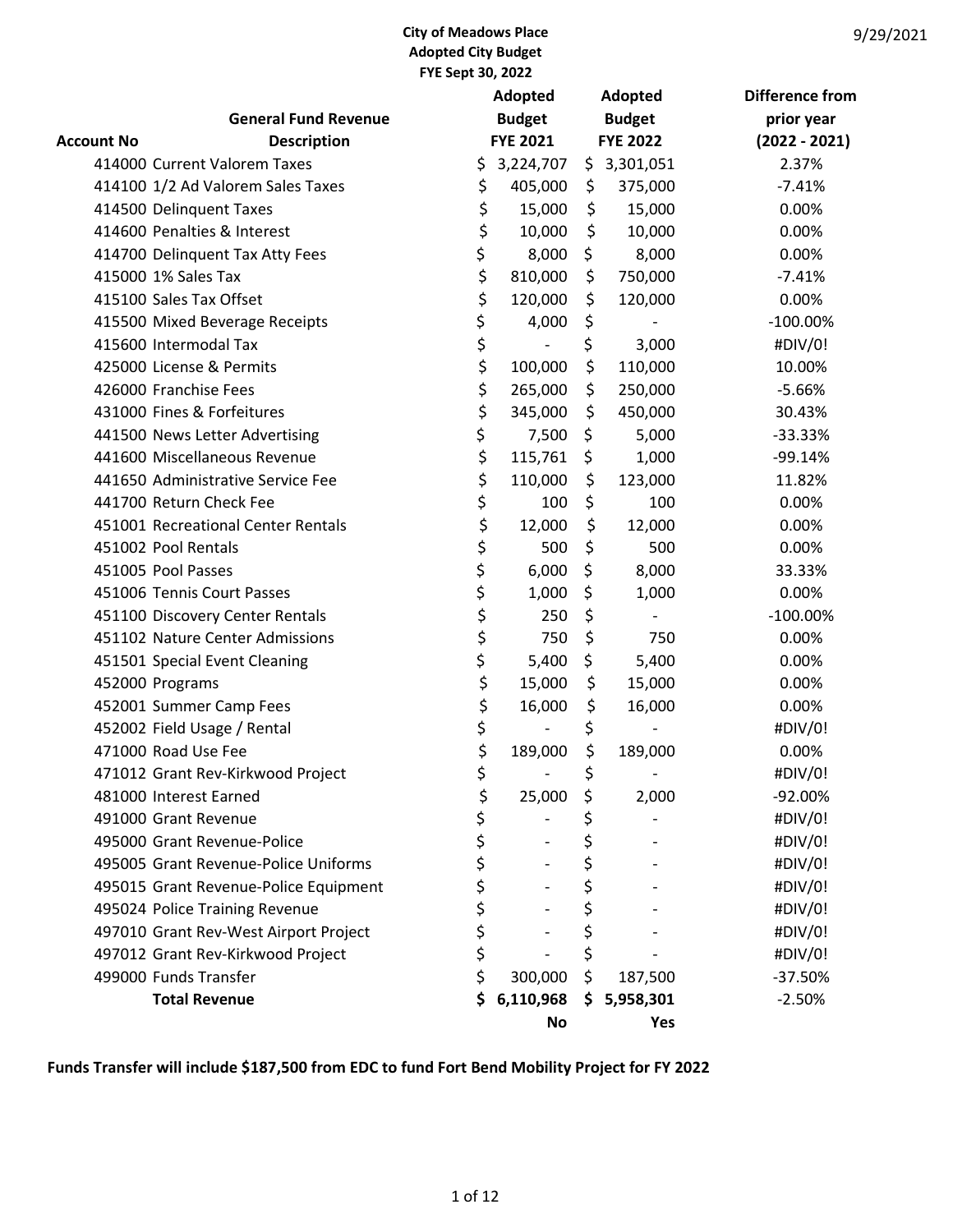|                   |                                        |    | Adopted         |     | Adopted         | Difference from               |
|-------------------|----------------------------------------|----|-----------------|-----|-----------------|-------------------------------|
|                   | Dept 010 Council<br><b>Description</b> |    | <b>Budget</b>   |     | <b>Budget</b>   | prior year<br>$(2022 - 2021)$ |
| <b>Account No</b> |                                        |    | <b>FYE 2021</b> |     | <b>FYE 2022</b> |                               |
| 010-510100        | <b>Salaries</b>                        | \$ | 24,000          | \$  | 24,000          | 0.00%                         |
| 010-511305        | <b>TWC Expense</b>                     | \$ | 399             | \$  | 399             | 0.00%                         |
| 010-511306        | <b>Medicare Expense</b>                | \$ | 348             | -\$ | 348             | 0.00%                         |
| 010-511307        | <b>Social Security Expense</b>         | \$ | 1,488           | -\$ | 1,488           | $0.00\%$                      |
| 010-512000        | <b>Worker's Compensation</b>           | \$ | 51              | \$  | 51              | 0.00%                         |
| 010-541000        | Dues & Subscriptions                   | \$ | 3,000           | \$  | 3,000           | 0.00%                         |
| 010-542000        | <b>Training &amp; Travel</b>           | \$ | 8,000           | -\$ | 8,000           | 0.00%                         |
| 010-548500        | <b>Discretionary Expense</b>           | \$ | 3,600           | \$  | 3,600           | 0.00%                         |
|                   | <b>Total Council 010 Expense</b>       | \$ | 40,886          | \$  | 40,886          | 0.00%                         |
|                   |                                        |    | Yes             |     | <b>Yes</b>      |                               |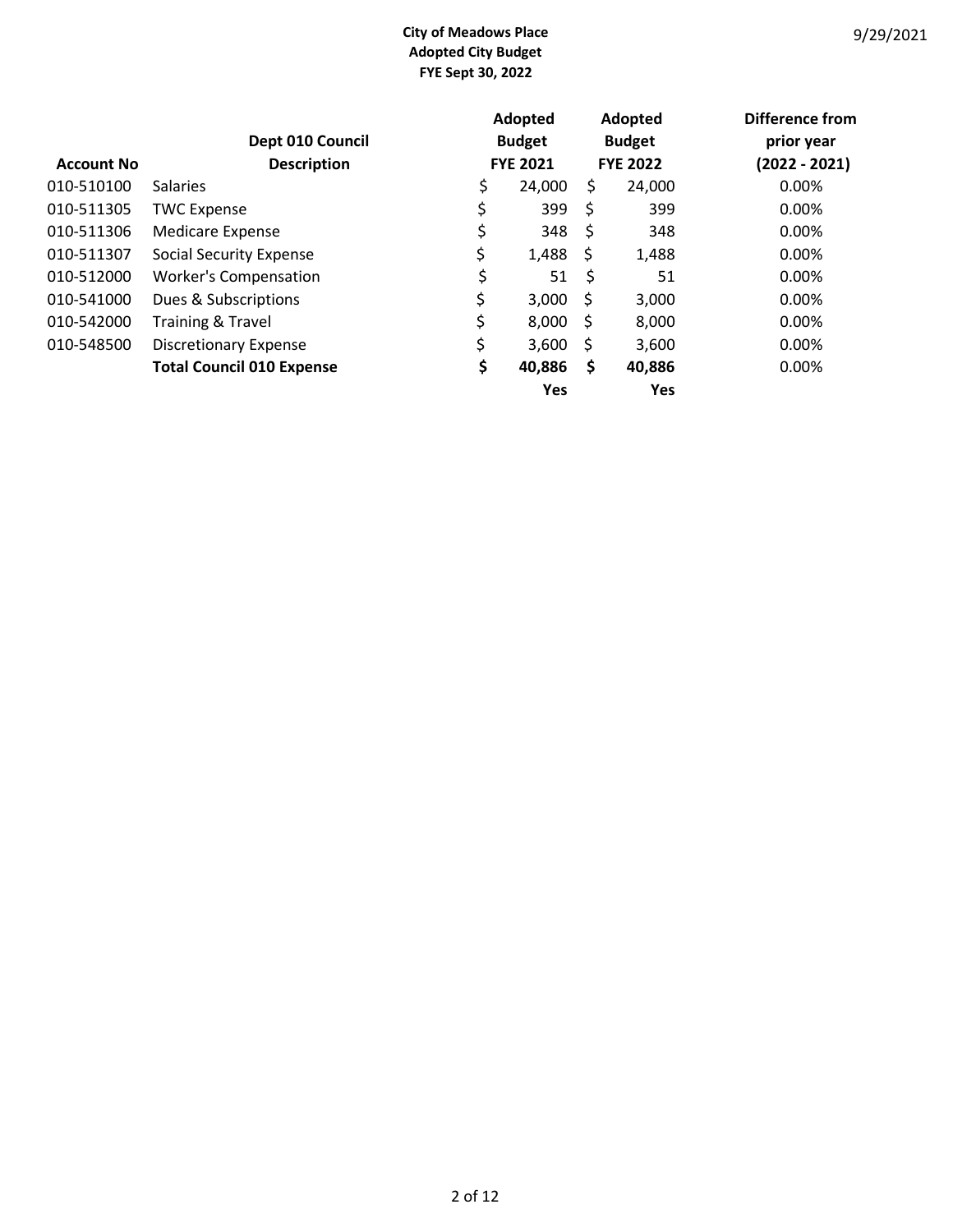|                   |                                       |    | Adopted         | <b>Adopted</b>  | <b>Difference from</b> |
|-------------------|---------------------------------------|----|-----------------|-----------------|------------------------|
|                   | <b>Dept 020 Administration</b>        |    | <b>Budget</b>   | <b>Budget</b>   | prior year             |
| <b>Account No</b> | <b>Description</b>                    |    | <b>FYE 2021</b> | <b>FYE 2022</b> | $(2022 - 2021)$        |
| 020-510100        | <b>Salaries</b>                       | \$ | 386,543         | \$<br>441,105   | 14.12%                 |
| 020-510200        | <b>Overtime Earnings</b>              | \$ | 2,000           | \$<br>2,000     | 0.00%                  |
| 020-510300        | Longevity                             | \$ | 300             | \$<br>840       | 180.00%                |
| 020-510500        | <b>Education/Incentive Pay</b>        | \$ | 600             | \$<br>600       | 0.00%                  |
| 020-511305        | <b>TWC Expense</b>                    | \$ | 1,197           | \$<br>1,197     | 0.00%                  |
| 020-511306        | <b>Medicare Expense</b>               | \$ | 5,593           | \$<br>6,437     | 15.09%                 |
| 020-511307        | <b>Social Security Expense</b>        | \$ |                 | \$              | #DIV/0!                |
| 020-512000        | <b>Worker's Compensation</b>          | \$ | 1,098           | \$<br>1,239     | 12.82%                 |
| 020-512005        | <b>Employee Benefits</b>              | \$ | 104,795         | \$<br>121,354   | 15.80%                 |
| 020-512010        | <b>TMRS Contributions</b>             | \$ | 40,830          | \$<br>49,811    | 21.99%                 |
| 020-521000        | <b>Audit Fee</b>                      | \$ | 30,300          | \$<br>33,000    | 8.91%                  |
| 020-521025        | Legal                                 | \$ | 100,000         | \$<br>100,000   | 0.00%                  |
| 020-521026        | <b>Delinquent Tax Atty Fees</b>       | \$ | 8,000           | \$<br>8,000     | 0.00%                  |
| 020-521030        | <b>Payroll Services</b>               | \$ |                 | \$              | #DIV/0!                |
| 020-521040        | <b>Financial Services</b>             | \$ | 3,300           | \$<br>3,300     | 0.00%                  |
| 020-521400        | <b>Communications &amp; Marketing</b> | \$ | 15,000          | \$<br>22,000    | 46.67%                 |
| 020-521500        | <b>Inspector Fees</b>                 | \$ | 45,000          | \$<br>50,000    | 11.11%                 |
| 020-522000        | Tax Collector & Roll Exp              | \$ | 23,476          | \$<br>23,476    | 0.00%                  |
| 020-522010        | <b>General Liability Insurance</b>    | \$ | 300             | \$<br>350       | 16.67%                 |
| 020-522011        | E & O Insurance                       | \$ | 700             | \$<br>900       | 28.57%                 |
| 020-522012        | Real & Personal Prop Ins              | \$ | 7,700           | \$<br>7,700     | 0.00%                  |
| 020-531000        | Postage                               | \$ | 3,000           | \$<br>3,000     | 0.00%                  |
| 020-531500        | Misc                                  | \$ | 5,000           | \$<br>3,000     | -40.00%                |
| 020-532000        | Office Supplies/Equipment             | \$ | 10,000          | \$<br>10,000    | 0.00%                  |
| 020-533000        | Computer Software                     | \$ | 300             | \$<br>300       | 0.00%                  |
| 020-533005        | <b>Computer Hardware</b>              | \$ | 500             | \$<br>500       | 0.00%                  |
| 020-533007        | <b>Computer Services/Support</b>      | \$ | 22,500          | \$<br>20,000    | $-11.11%$              |
| 020-533008        | City-Wide Software                    | \$ | 48,000          | \$<br>48,000    | 0.00%                  |
| 020-533009        | City-Wide Computers/Servers           | \$ | 10,000          | \$<br>10,000    | 0.00%                  |
| 020-541000        | Dues & Subscriptions                  | \$ | 1,500           | \$<br>1,500     | 0.00%                  |
| 020-541500        | Records Management                    | \$ | 25,000          | \$<br>2,500     | -90.00%                |
| 020-541600        | Abatement                             | \$ |                 | \$<br>5,000     | #DIV/0!                |
| 020-542000        | <b>Employee Training &amp; Travel</b> | \$ | 10,000          | \$<br>9,000     | $-10.00%$              |
| 020-542001        | <b>Employee Relations</b>             | \$ | 1,000           | \$<br>1,000     | 0.00%                  |
| 020-542003        | <b>TML Rep Travel</b>                 | \$ | 1,500           | \$<br>1,250     | $-16.67%$              |
| 020-545000        |                                       |    | 4,000           |                 | $-25.00%$              |
|                   | <b>Legal Publications</b>             | \$ |                 | \$<br>3,000     |                        |
| 020-545500        | <b>Newsletter Printing</b>            | \$ | 35,000          | \$<br>34,000    | $-2.86%$               |
| 020-545501        | <b>Newsletter Delivery</b>            | \$ | 7,500           | \$<br>7,000     | $-6.67%$               |
| 020-546000        | <b>Utilities</b>                      | \$ | 19,000          | \$<br>15,000    | $-21.05%$              |
| 020-546002        | Telephone and Cell Phone              | \$ | 41,000          | \$<br>41,000    | 0.00%                  |
| 020-547000        | <b>Election Exp</b>                   | \$ | 15,000          | \$<br>15,000    | 0.00%                  |
| 020-548500        | <b>Discretionary Expense</b>          | \$ | 5,000           | \$<br>5,000     | 0.00%                  |
| 020-580000        | Capital Projects-Admin                | \$ |                 | \$              | #DIV/0!                |
|                   | <b>Total Dept 020 Expense</b>         | \$ | 1,041,532       | \$<br>1,108,359 | 6.42%                  |
|                   |                                       |    | Yes             | Yes             |                        |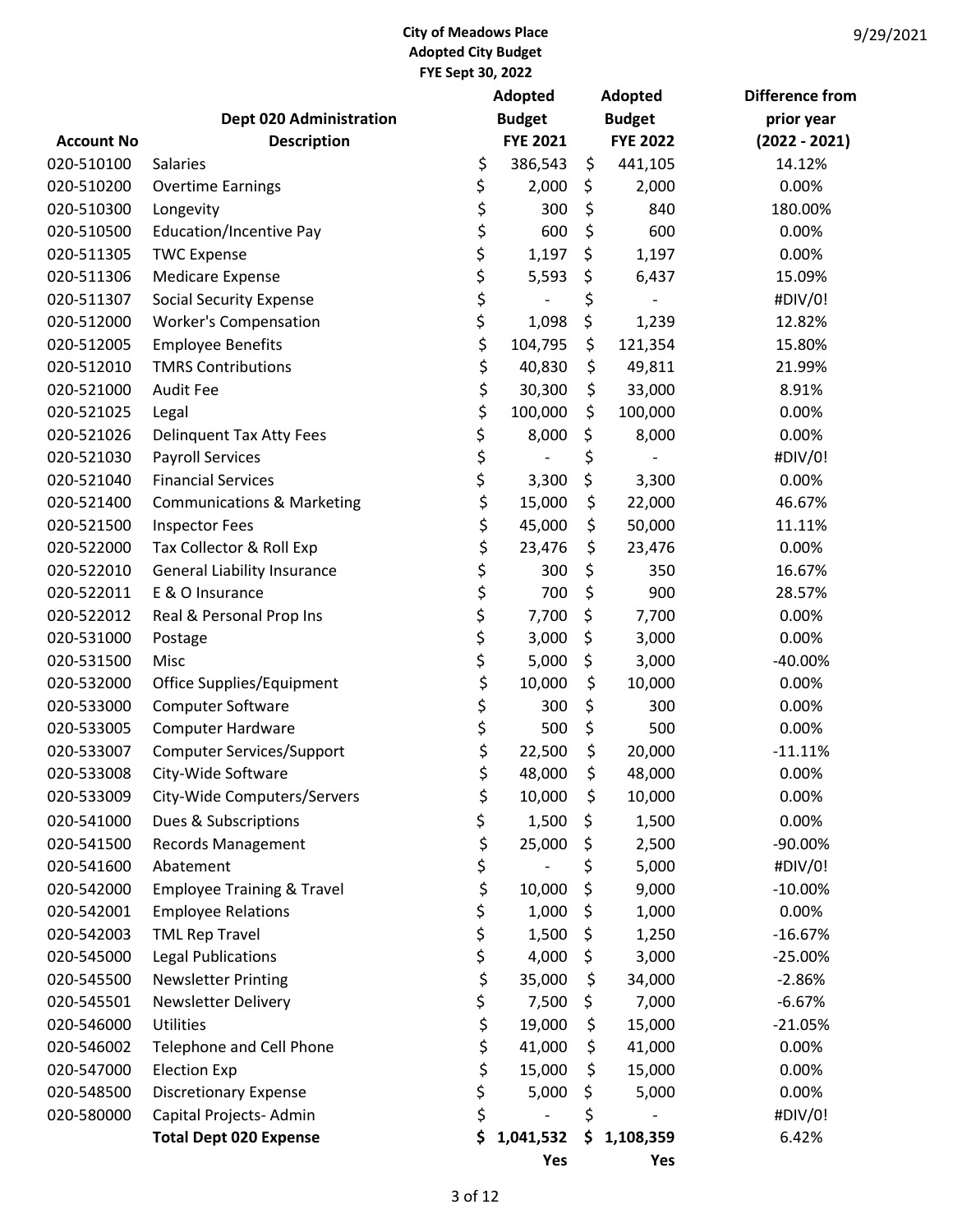|                   |                                       | Adopted  |                 | Adopted         | <b>Difference from</b> |
|-------------------|---------------------------------------|----------|-----------------|-----------------|------------------------|
|                   | Dept 030 Courts                       |          | <b>Budget</b>   | <b>Budget</b>   | prior year             |
| <b>Account No</b> | <b>Description</b>                    |          | <b>FYE 2021</b> | <b>FYE 2022</b> | $(2022 - 2021)$        |
| 030-510100        | <b>Salaries</b>                       | \$       | 99,966          | \$<br>103,567   | 3.60%                  |
| 030-510111        | Judges                                | \$       | 18,000          | \$<br>18,000    | 0.00%                  |
| 030-510112        | Prosecutors                           | \$       | 18,000          | \$<br>18,000    | 0.00%                  |
| 030-510200        | <b>Overtime Earnings</b>              | \$       | 3,500           | \$<br>3,500     | 0.00%                  |
| 030-510300        | Longevity                             | \$       | 600             | \$<br>720       | 20.00%                 |
| 030-510500        | <b>Education/Incentive Pay</b>        | \$       | 300             | \$<br>300       | 0.00%                  |
| 030-511305        | <b>TWC Expense</b>                    | \$       | 342             | \$<br>342       | 0.00%                  |
| 030-511306        | <b>Medicare Expense</b>               | \$       | 1,364           | \$<br>1,418     | 3.96%                  |
| 030-512000        | <b>Worker's Compensation</b>          | \$       | 255             | \$<br>365       | 42.71%                 |
| 030-512005        | <b>Employee Benefits</b>              | \$       | 55,478          | \$<br>44,457    | $-19.87%$              |
| 030-512010        | <b>TMRS Contributions</b>             | \$       | 9,908           | \$<br>11,005    | 11.07%                 |
| 030-522010        | <b>General Liability Insurance</b>    | \$       | 50              | \$<br>60        | 20.00%                 |
| 030-522011        | E & O Insurance                       | \$       | 100             | \$<br>200       | 100.00%                |
| 030-523100        | <b>Collection Agency Fee</b>          | \$       | 50,000          | \$<br>50,000    | 0.00%                  |
| 030-531000        | Postage                               | \$       | 1,500           | \$<br>2,000     | 33.33%                 |
| 030-531500        | Misc                                  | \$<br>\$ | 200             | \$<br>200       | 0.00%                  |
| 030-532000        | Office Supplies/Equipment             |          | 4,000           | \$<br>4,000     | 0.00%                  |
| 030-541000        | Dues & Subscriptions                  | \$       | 300             | \$<br>300       | 0.00%                  |
| 030-542000        | <b>Employee Training &amp; Travel</b> | \$       | 2,000           | \$<br>1,500     | $-25.00%$              |
| 030-547500        | Juror Exp                             | \$       | 150             | \$<br>150       | 0.00%                  |
| 030-549500        | Credit Card Fee & Disc                | \$       |                 | \$              | #DIV/0!                |
|                   | <b>Total Dept 030 Expense</b>         | \$       | 266,015         | \$<br>260,083   | $-2.23%$               |
|                   |                                       |          | Yes             | Yes             |                        |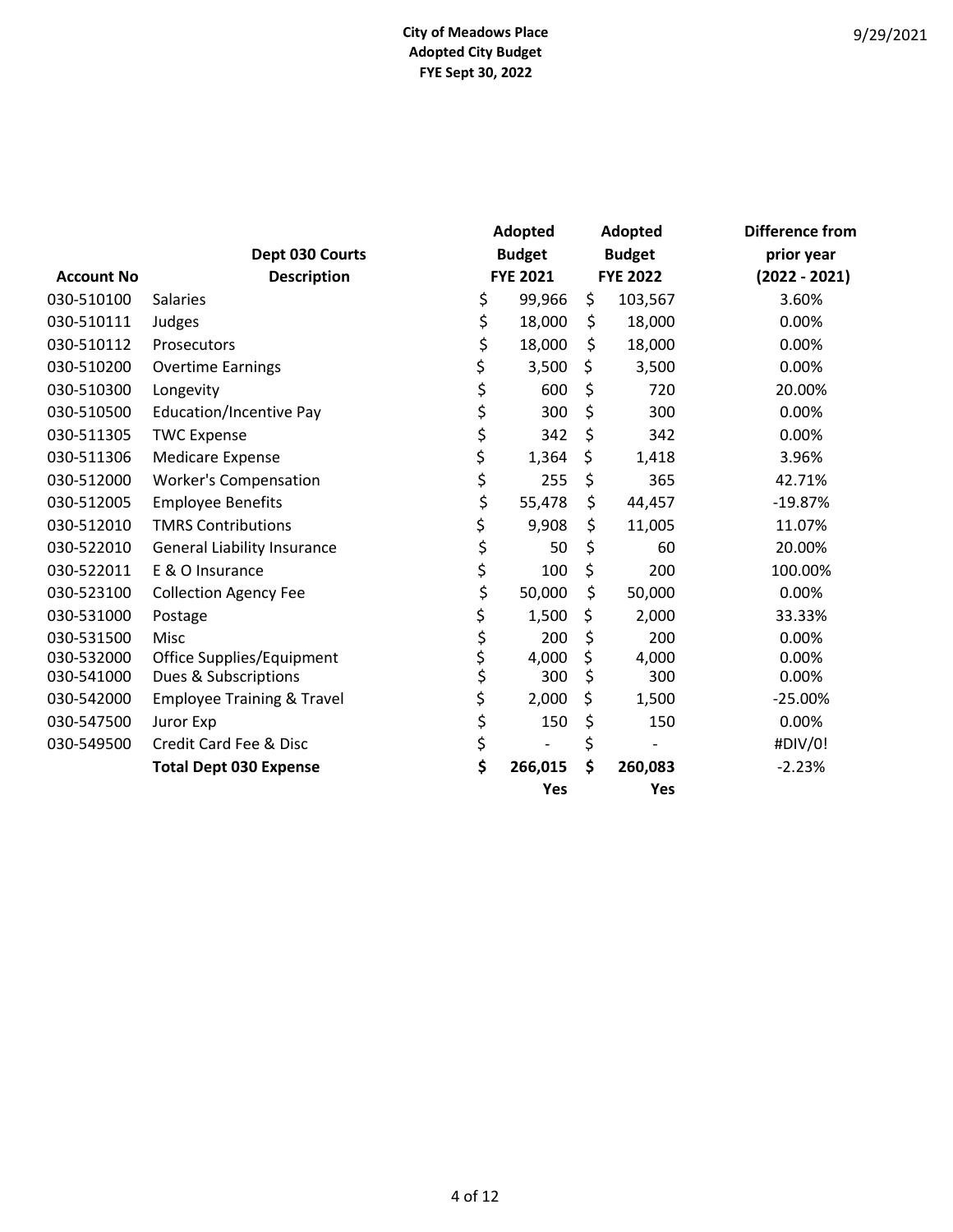|                   |                                       | Adopted                        | <b>Adopted</b>  | <b>Difference from</b> |
|-------------------|---------------------------------------|--------------------------------|-----------------|------------------------|
|                   | Dept 040 Public Works                 | <b>Budget</b>                  | <b>Budget</b>   | prior year             |
| <b>Account No</b> | <b>Description</b>                    | <b>FYE 2021</b>                | <b>FYE 2022</b> | $(2022 - 2021)$        |
| 040-510100        | <b>Salaries</b>                       | \$<br>150,140                  | \$<br>157,384   | 4.83%                  |
| 040-510200        | <b>Overtime Earnings</b>              | \$<br>5,000                    | \$<br>5,000     | 0.00%                  |
| 040-510300        | Longevity                             | \$                             | \$<br>300       | #DIV/0!                |
| 040-510500        | <b>Education/Incentive Pay</b>        | \$<br>$\overline{\phantom{a}}$ | \$<br>300       | #DIV/0!                |
| 040-511305        | <b>TWC Expense</b>                    | \$<br>513                      | \$<br>513       | 0.00%                  |
| 040-511306        | <b>Medicare Expense</b>               | \$<br>2,250                    | \$<br>2,359     | 4.86%                  |
| 040-511307        | <b>Social Security Expense</b>        | \$                             | \$              | #DIV/0!                |
| 040-512000        | <b>Worker's Compensation</b>          | \$<br>2,607                    | \$<br>2,721     | 4.38%                  |
| 040-512005        | <b>Employee Benefits</b>              | \$<br>54,665                   | \$<br>54,116    | $-1.00%$               |
| 040-512010        | <b>TMRS Contributions</b>             | \$<br>16,290                   | \$<br>18,253    | 12.05%                 |
| 040-520500        | Vehicle Liability Insurance           | \$<br>2,600                    | \$<br>3,000     | 15.38%                 |
| 040-520501        | Vehicle Physical Dmg Ins              | \$<br>1,100                    | \$<br>1,200     | 9.09%                  |
| 040-520510        | Vehicle Purchase                      | \$                             | \$              | #DIV/0!                |
| 040-522010        | <b>General Liability Insurance</b>    | \$<br>850                      | \$<br>850       | 0.00%                  |
| 040-522011        | E & O Insurance                       | \$<br>1,300                    | \$<br>1,600     | 23.08%                 |
| 040-522012        | Real & Personal Prop Ins              | \$<br>500                      | \$<br>500       | 0.00%                  |
| 040-523005        | <b>Fire Protection</b>                | \$<br>270,000                  | \$<br>285,000   | 5.56%                  |
| 040-523010        | <b>Animal Control</b>                 | \$<br>3,100                    | \$<br>2,500     | $-19.35%$              |
| 040-523020        | Mosquito Control                      | \$<br>5,800                    | \$<br>7,000     | 20.69%                 |
| 040-526100        | <b>Fire Marshall</b>                  | \$<br>4,000                    | \$<br>4,000     | 0.00%                  |
| 040-531500        | Misc                                  | \$<br>1,000                    | \$<br>1,000     | 0.00%                  |
| 040-532000        | Office Supplies/Equipment             | \$<br>1,900                    | \$<br>1,000     | $-47.37%$              |
| 040-532003        | <b>Building Custodial Supplies</b>    | \$<br>800                      | \$<br>800       | 0.00%                  |
| 040-532005        | Tool & Equipment                      | \$<br>3,000                    | \$<br>3,000     | 0.00%                  |
| 040-533000        | <b>Computer Software</b>              | \$<br>300                      | \$<br>300       | 0.00%                  |
| 040-533005        | <b>Computer Hardware</b>              | \$<br>400                      | \$<br>400       | 0.00%                  |
| 040-533500        | Uniforms                              | \$<br>2,000                    | \$<br>2,000     | 0.00%                  |
| 040-534005        | Fuel                                  | \$<br>8,000                    | \$<br>8,000     | 0.00%                  |
| 040-541000        | Dues & Subscriptions                  | \$<br>600                      | \$<br>300       | $-50.00%$              |
| 040-542000        | <b>Employee Training &amp; Travel</b> | \$<br>3,500                    | \$<br>2,500     | $-28.57%$              |
| 040-542007        | EMS/ Kirkwood                         | \$<br>15,000                   | \$<br>15,000    | 0.00%                  |
| 040-542010        | Firestation                           | \$<br>18,300                   | \$<br>18,300    | 0.00%                  |
| 040-542013        | EOC / TTC W. Airport                  | \$<br>65,000                   | \$<br>16,000    | $-75.38%$              |
| 040-542030        | <b>Bldg Custodial Services</b>        | \$<br>15,000                   | \$<br>15,000    | 0.00%                  |
| 040-544010        | GIS                                   | \$<br>3,000                    | \$<br>3,000     | 0.00%                  |
| 040-546000        | <b>Utilities</b>                      | \$<br>700                      | \$<br>700       | 0.00%                  |
| 040-546001        | <b>Street Lights Electicity</b>       | \$<br>78,000                   | \$<br>68,000    | $-12.82%$              |
| 040-546004        | <b>Traffic Light Electricity</b>      | \$<br>800                      | \$<br>700       | $-12.50%$              |
| 040-549500        | Credit Card Fees & Disc               | \$                             | \$              | #DIV/0!                |
| 040-561500        | <b>Street Repair</b>                  | \$<br>50,000                   | \$<br>50,000    | 0.00%                  |
| 040-561501        | Road Fee Funded Street Repair         | \$<br>185,000                  | \$<br>185,000   | 0.00%                  |
| 040-561502        | Sidewalk Repair                       | \$<br>70,000                   | \$<br>70,000    | 0.00%                  |
| 040-561503        | <b>Traffic Signal Mainenance</b>      | \$<br>1,000                    | \$<br>1,000     | 0.00%                  |
| 040-561504        | Kirkwood Road Repair                  | \$                             | \$              | #DIV/0!                |
| 040-562004        | <b>City Hall Maintenance</b>          | \$<br>60,000                   | \$<br>45,000    | $-25.00%$              |
| 040-562006        | <b>Equipment Maint/Repair</b>         | \$<br>3,700                    | \$<br>3,700     | 0.00%                  |
| 040-563000        | Vehicle Maint/Repair                  | \$<br>8,000                    | \$<br>8,000     | 0.00%                  |
| 040-565000        | Grounds Maint/Landscape               | \$                             | \$              | #DIV/0!                |
| 040-566000        | Sprinkler Sys Maint                   | \$<br>70,000                   | \$<br>130,000   | 85.71%                 |
| 040-566100        | Lake Irrigation Maintenance           | \$<br>3,000                    | \$<br>3,000     | 0.00%                  |
| 040-566500        | <b>Storm Water Maint/Permit</b>       | \$<br>2,000                    | \$<br>2,000     | 0.00%                  |
| 040-580000        | <b>Capital Projects</b>               | \$<br>189,300                  | \$              | $-100.00\%$            |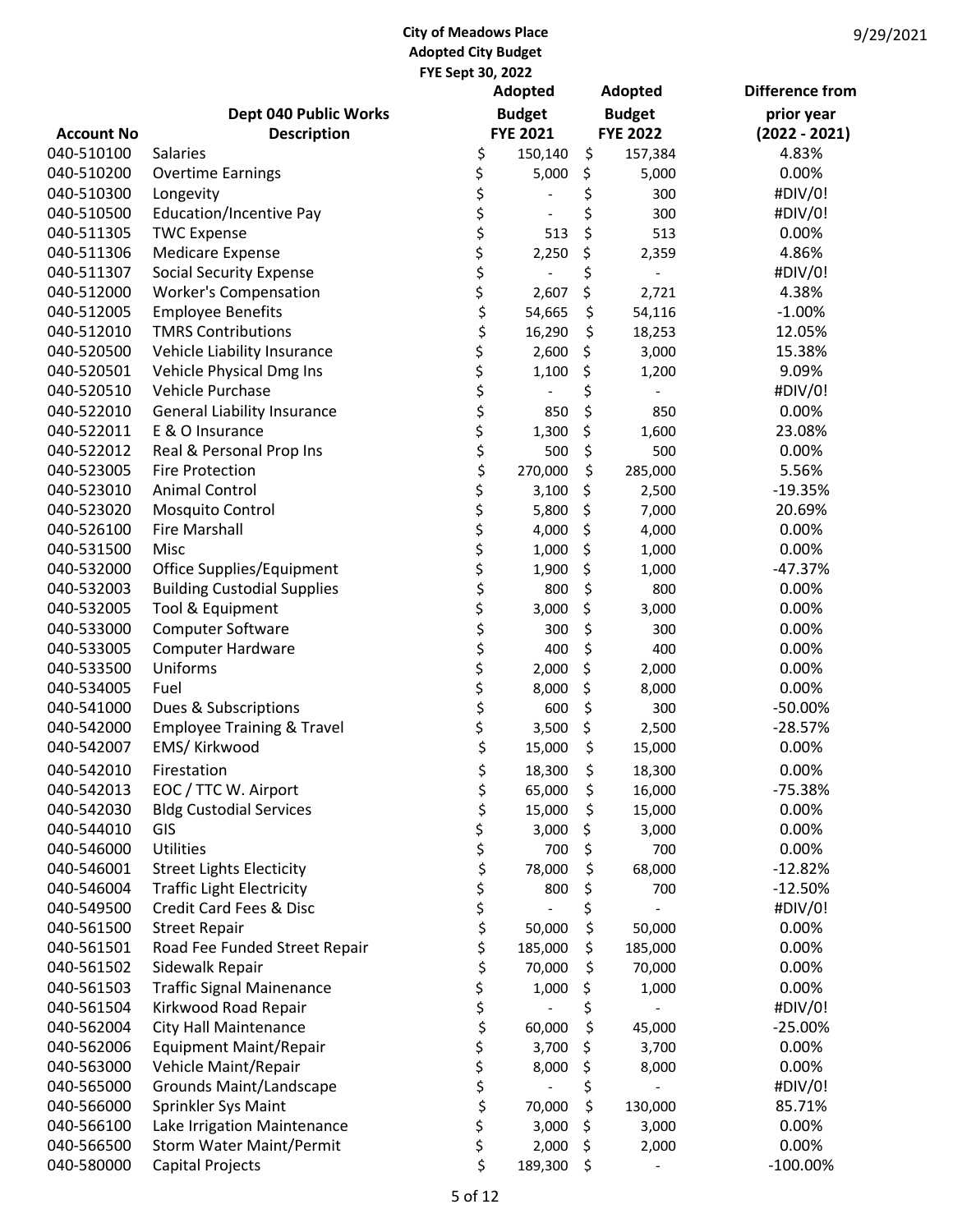|                   |                                       | $1 - 3$ cpt $30, 2022$   |                 |            |                 |                        |
|-------------------|---------------------------------------|--------------------------|-----------------|------------|-----------------|------------------------|
| 040-598001        | <b>Emergency Management</b>           | \$                       | 1,500           | $\zeta$    | 1,500           | 0.00%                  |
|                   | <b>Total Dept 040 Expense</b>         | \$                       | 1,381,514       | \$         | 1,201,796       | $-13.01%$              |
|                   |                                       |                          |                 | <b>Yes</b> | Yes             |                        |
|                   |                                       |                          | Adopted         |            | Adopted         | <b>Difference from</b> |
|                   | Dept 050 Police                       |                          | <b>Budget</b>   |            | <b>Budget</b>   | prior year             |
| <b>Account No</b> | <b>Description</b>                    |                          | <b>FYE 2021</b> |            | <b>FYE 2022</b> | $(2022 - 2021)$        |
| 050-510100        | Salaries                              | \$                       | 1,368,722       | \$         | 1,330,307       | $-2.81%$               |
| 050-510200        | <b>Overtime Earnings</b>              | \$                       | 42,000          | \$         | 42,000          | 0.00%                  |
| 050-510300        | Longevity                             |                          | 9,840           | \$         | 9,900           | 0.61%                  |
| 050-510500        | Education/Incentive Pay               | やややややかいかいかかかかかかかかかかかかかかか | 8,700           | \$         | 6,300           | $-27.59%$              |
| 050-510600        | Vacation                              |                          | 2,000           | \$         | 2,000           | 0.00%                  |
| 050-510700        | Sick Leave                            |                          | 2,000           | \$         | 2,000           | 0.00%                  |
| 050-511305        | <b>TWC Expense</b>                    |                          | 3,829           | \$         | 4,002           | 4.53%                  |
| 050-511306        | <b>Medicare Expense</b>               |                          | 19,887          | \$         | 20,059          | 0.87%                  |
| 050-511307        | <b>Social Security Expense</b>        |                          | 8,924           | \$         | 11,351          | 27.20%                 |
| 050-512000        | <b>Worker's Compensation</b>          |                          | 29,873          | \$         | 32,747          | 9.62%                  |
| 050-512005        | <b>Employee Benefits</b>              |                          | 403,713         | \$         | 396,953         | $-1.67%$               |
| 050-512010        | <b>TMRS Contributions</b>             |                          | 135,688         | \$         | 136,282         | 0.44%                  |
| 050-520500        | Vehicle Liability Insurance           |                          | 10,900          | \$         | 12,200          | 11.93%                 |
| 050-520501        | Vehicle Physical Dmg Ins              |                          | 4,500           | \$         | 4,500           | 0.00%                  |
| 050-520510        | Vehicle Purchase                      |                          | 69,000          | \$         |                 | $-100.00\%$            |
| 050-522004        | Police Liability Insurance            |                          | 10,000          | \$         | 13,000          | 30.00%                 |
| 050-523025        | <b>Prisoner Housing</b>               |                          |                 | \$         |                 | #DIV/0!                |
| 050-523030        | Police Dept Consultant                |                          | 6,350           | \$         | 6,350           | 0.00%                  |
| 050-531000        | Postage                               |                          | 1,000           | \$         | 750             | $-25.00%$              |
| 050-531500        | Misc                                  |                          | 3,000           | \$         | 3,000           | 0.00%                  |
| 050-532000        | Office Supplies/Equipment             |                          | 14,600          | \$         | 14,600          | 0.00%                  |
| 050-533000        | Computer Software                     |                          | 46,250          | \$         | 8,000           | $-82.70%$              |
| 050-533005        | Computer/Cellphone Hardware           |                          | 7,500           | \$         | 7,500           | 0.00%                  |
| 050-533010        | <b>Security Cameras</b>               |                          | 10,000          | \$         | 7,500           | $-25.00%$              |
| 050-533500        | Uniforms                              |                          | 17,000          | \$         | 17,000          | 0.00%                  |
| 050-533505        | <b>Grant Funded Uniforms</b>          |                          |                 | \$         |                 | #DIV/0!                |
| 050-534005        | Fuel                                  |                          | 38,500          | \$         | 45,000          | 16.88%                 |
| 050-541000        | Dues & Subscriptions                  |                          | 9,900           | \$         | 11,111          | 12.23%                 |
| 050-542000        | <b>Employee Training &amp; Travel</b> |                          | 24,500          | \$         | 19,000          | $-22.45%$              |
| 050-542010        | <b>Grant Funded Training</b>          | \$                       |                 | \$         |                 | #DIV/0!                |
| 050-542500        | <b>Special Operation</b>              |                          | 1,500           | \$         | 1,500           | 0.00%                  |
| 050-542510        | Forensic & Technical                  |                          | 8,000           | \$         | 8,000           | 0.00%                  |
| 050-542600        | <b>Grant Funded Equipment</b>         |                          |                 | \$         |                 | #DIV/0!                |
| 050-542700        | Radio Equip & Maint                   |                          | 16,000          | \$         | 16,000          | 0.00%                  |
| 050-542710        | <b>Grant Funded Radio Equip</b>       |                          |                 |            |                 | #DIV/0!                |
| 050-542800        | Vehicle Equipment                     |                          | 6,000           |            | 6,000           | 0.00%                  |
| 050-542810        | Grant funded Vehicle Equip            |                          |                 |            |                 | #DIV/0!                |
| 050-544010        | GIS                                   |                          |                 |            |                 | #DIV/0!                |
| 050-545050        | <b>Community Service</b>              |                          | 2,500           | \$         | 2,500           | 0.00%                  |
| 050-548500        | <b>Discretionary Expense</b>          |                          | 2,000           | \$         | 2,000           | 0.00%                  |
| 050-563000        | Vehicle Repair & Maint                |                          | 20,000          | \$         | 20,000          | 0.00%                  |
| 050-580000        | Capital Projects                      | やらそうかい そうさん こうかん         |                 | \$         |                 | #DIV/0!                |
| 050-598000        | <b>Contingency Funds</b>              |                          | 2,000           | \$         | 1,000           | $-50.00%$              |
| 050-598001        | <b>Emergency Management</b>           |                          | 22,000          | \$         | 22,000          | 0.00%                  |
|                   | <b>Total Dept 050 Expense</b>         | \$                       | 2,388,175       | \$         | 2,242,413       | $-6.10%$               |
|                   |                                       |                          |                 | Yes        | Yes             |                        |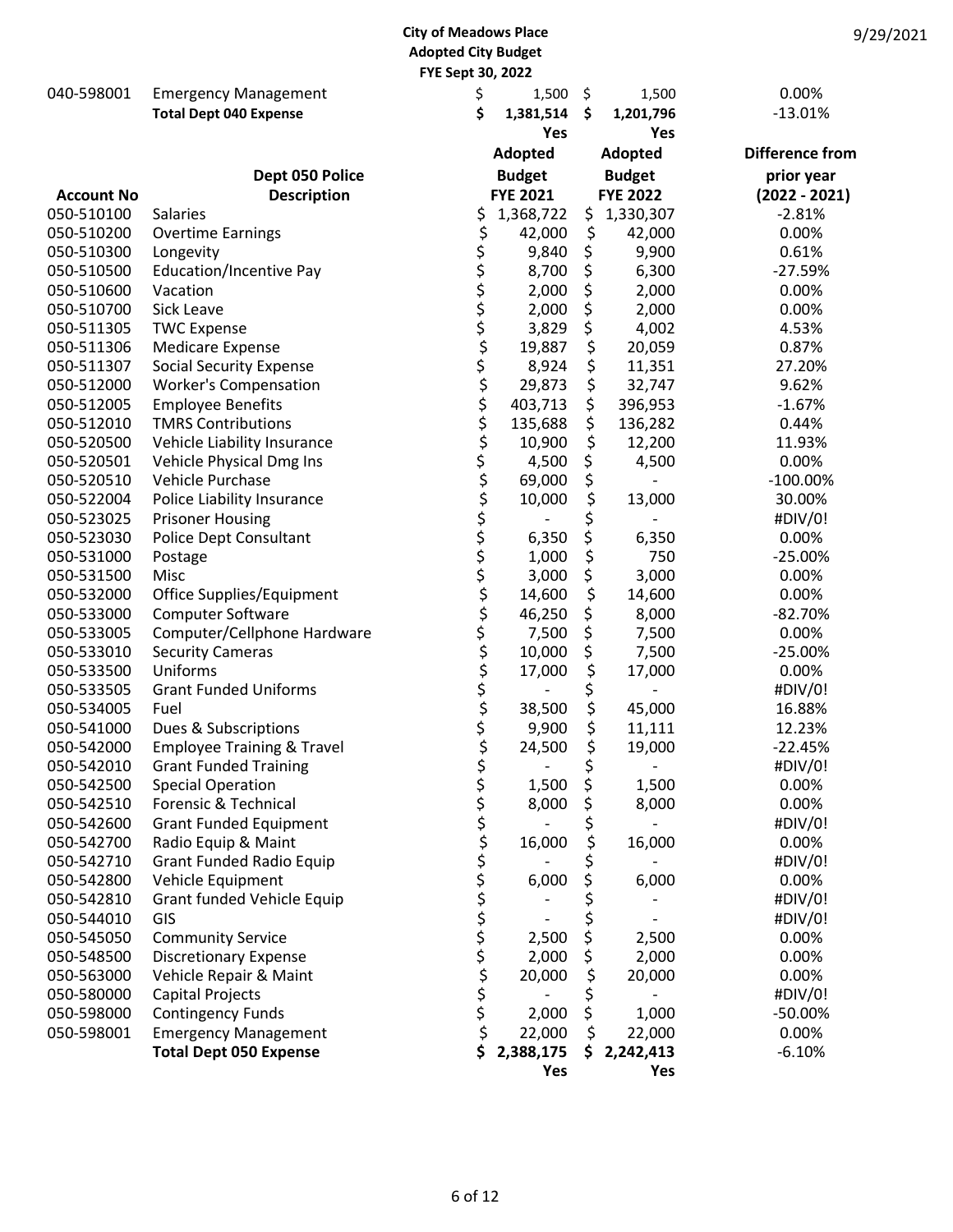|                   |                                        |                                | Adopted         | Adopted         | <b>Difference from</b> |
|-------------------|----------------------------------------|--------------------------------|-----------------|-----------------|------------------------|
|                   | Dept 060 Parks & Recreation            |                                | <b>Budget</b>   | <b>Budget</b>   | prior year             |
| <b>Account No</b> | <b>Description</b>                     |                                | <b>FYE 2021</b> | <b>FYE 2022</b> | $(2022 - 2021)$        |
| 060-510100        | Salaries                               | \$                             | 280,882         | \$<br>341,820   | 21.70%                 |
| 060-510200        | Overtime earnings                      |                                | 5,000           | \$<br>5,000     | 0.00%                  |
| 060-510300        | Longevity                              |                                | 960             | \$<br>1,380     | 43.75%                 |
| 060-510200        | <b>Education/Incentive Pay</b>         |                                | 1,500           | \$<br>1,800     | 20.00%                 |
| 060-511305        | <b>TWC Expense</b>                     |                                | 1,907           | \$<br>2,078     | 8.97%                  |
| 060-511306        | <b>Medicare Expense</b>                |                                | 4,159           | \$<br>5,049     | 21.39%                 |
| 060-511307        | <b>Social Security Expense</b>         |                                | 3,229           | \$<br>3,243     | 0.44%                  |
| 060-512000        | <b>Worker's Compensation</b>           |                                | 3,259           | \$<br>4,309     | 32.23%                 |
| 060-512005        | <b>Employee Benefits</b>               |                                | 85,281          | \$<br>118,425   | 38.86%                 |
| 060-512010        | <b>TMRS Contributions</b>              |                                | 24,745          | \$<br>33,401    | 34.98%                 |
| 060-522010        | <b>General Liability Insurance</b>     |                                | 300             | \$<br>450       | 50.00%                 |
| 060-522011        | E & O Insurance                        |                                | 700             | \$<br>800       | 14.29%                 |
| 060-522012        | Real & Personal Prop Ins               |                                | 100             | \$<br>100       | 0.00%                  |
| 060-531000        | Postage                                |                                | 350             | \$              | $-100.00\%$            |
| 060-531500        | Misc                                   |                                | 3,000           | \$<br>3,000     | 0.00%                  |
| 060-532000        | Office Supplies/Equipment              |                                | 5,500           | \$<br>4,500     | $-18.18%$              |
| 060-532005        | Tools & Equipment                      |                                | 3,000           | \$<br>4,500     | 50.00%                 |
| 060-533000        | Computer Software                      |                                | 300             | \$<br>300       | 0.00%                  |
| 060-533005        | <b>Computer Hardware</b>               |                                | 400             | \$<br>400       | 0.00%                  |
| 060-533500        | Uniforms                               |                                | 1,500           | \$<br>2,000     | 33.33%                 |
| 060-534005        | Fuel                                   |                                | 3,500           | \$<br>3,500     | 0.00%                  |
| 060-541000        | Dues & Subscriptions                   |                                | 300             | \$              | $-100.00\%$            |
| 060-542000        | <b>Employee Training &amp; Travel</b>  |                                | 3,000           | \$<br>500       | $-83.33%$              |
| 060-54950         | Credit Card Fee & Disc                 |                                | 200             | \$<br>200       | 0.00%                  |
| 060-563000        | Vehicle Repair & Maint                 |                                | 2,000           | \$<br>2,000     | 0.00%                  |
| 060-565000        | Fall/Granite Surface Materials         | ささささささささささささささささささささささうさうさささささ | 6,000           | \$<br>5,000     | $-16.67%$              |
| 060-565001        | Mowing & Landscaping                   |                                | 126,298         | \$<br>90,000    | $-28.74%$              |
| 060-570501        | McDonald Park Maintenance              |                                | 9,000           | \$<br>9,000     | 0.00%                  |
| 060-570502        | Tennis Courts Equip/Maint              |                                | 6,800           | \$<br>6,800     | 0.00%                  |
| 060-570504        | <b>Tennis Court Electricity</b>        |                                | 5,000           | \$<br>3,500     | $-30.00%$              |
| 060-570699        | Pool Management                        |                                | 3,700           | \$<br>3,700     | 0.00%                  |
| 060-571001        | Pool Equipment/Maint                   |                                | 18,000          | \$<br>10,000    | $-44.44%$              |
| 060-571003        | <b>Pool Chemicals</b>                  |                                | 6,000           | \$<br>5,000     | $-16.67%$              |
| 060-571004        | Pool/Rec Center Electricity            | ς                              | 15,000          | \$<br>15,000    | 0.00%                  |
| 060-571005        | Pool/Aquatic Expenses                  | \$                             | 5,500           | \$<br>5,500     | 0.00%                  |
| 060-571007        | Pool/CC Telephone/Internet             | \$                             | 1,700           | \$<br>1,700     | 0.00%                  |
| 060-571009        | Pool Misc                              | \$                             | 2,000           | \$<br>2,000     | 0.00%                  |
| 060-571011        | Comm Center Equip/Maint Supply         | \$                             | 8,800           | \$<br>6,500     | $-26.14%$              |
| 060-571201        | Nature Center Maintenance & Operations | さやや                            | 20,000          | \$<br>20,000    | 0.00%                  |
| 060-571501        | <b>Special Event Cleaning</b>          |                                | 5,400           | \$<br>5,400     | 0.00%                  |
| 060-571505        | Instructors/Exp                        |                                | 19,000          | \$<br>19,000    | 0.00%                  |
| 060-571510        | <b>Programming Expenses</b>            |                                | 5,000           | \$<br>5,000     | 0.00%                  |
| 060-571520        | <b>Summer Camp Expenses</b>            | \$<br>\$                       | 10,000          | \$<br>10,000    | 0.00%                  |
| 060-571601        | <b>Christmas Memories</b>              |                                | 15,000          | \$<br>17,000    | 13.33%                 |
| 060-571602        | Splash Day                             | \$                             | 3,000           | \$<br>3,000     | 0.00%                  |
| 060-571603        | July 4th Parade                        |                                | 6,500           | \$<br>6,500     | 0.00%                  |
| 060-571604        | <b>Music Memories</b>                  | ひとうけつかく                        | 8,000           | \$<br>5,000     | $-37.50%$              |
| 060-571605        | Kid Fish                               |                                | 500             | \$<br>500       | 0.00%                  |
| 060-571615        | <b>Other Events</b>                    |                                | 4,200           | \$<br>4,200     | 0.00%                  |
| 060-572000        | Lake Maintenance                       |                                | 7,600           | \$<br>6,600     | $-13.16%$              |
| 060-572001        | <b>Grounds Maintenance</b>             |                                | 24,250          | \$<br>14,000    | $-42.27%$              |
| 060-572002        | Grounds/Lake Electricity               |                                | 17,000          | \$<br>12,500    | $-26.47%$              |
| 060-572010        | Parking Lot Maintenance                | \$                             | 2,000           | \$              | $-100.00\%$            |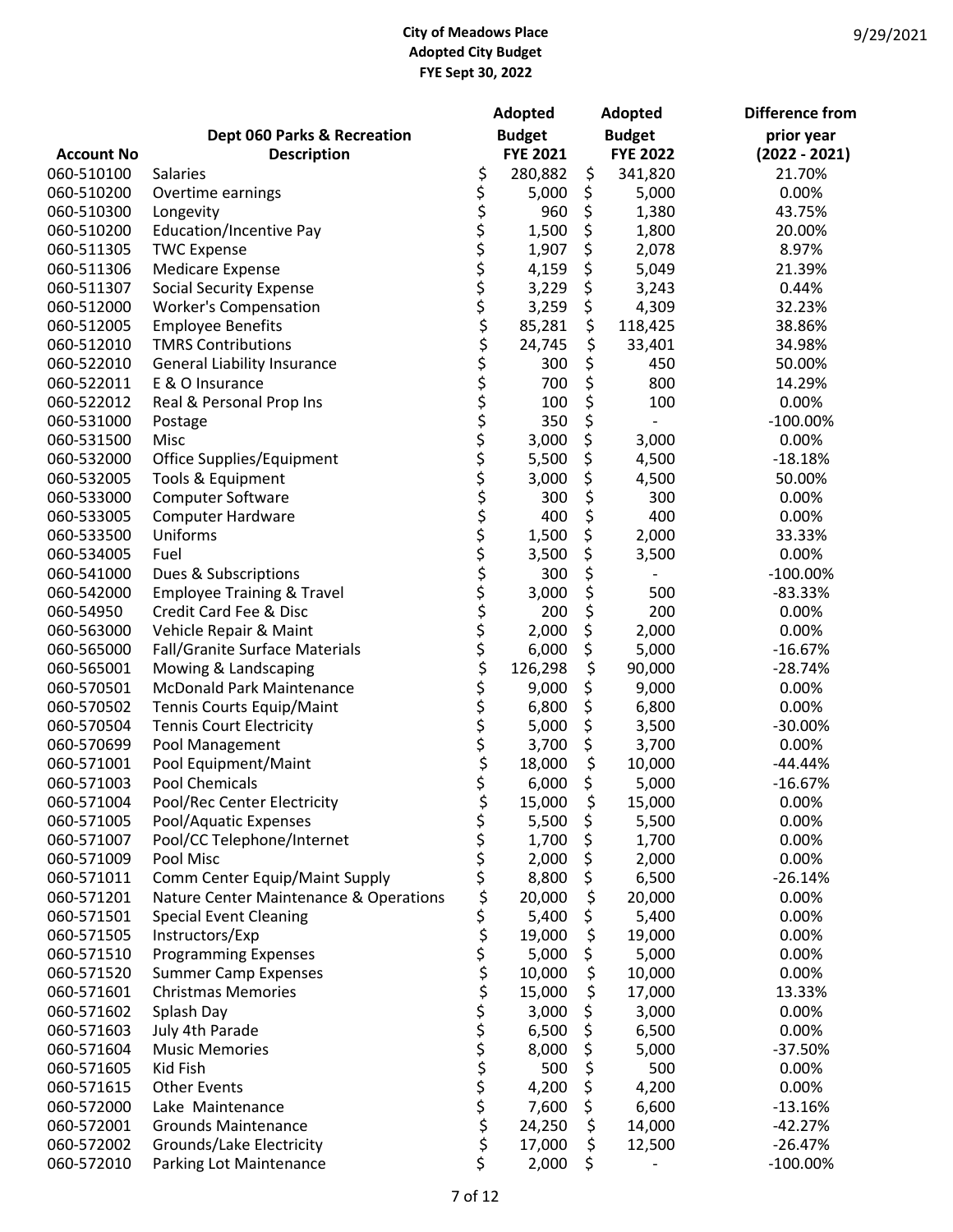|                          |                                                           | <b>City of Meadows Place</b><br><b>Adopted City Budget</b><br>FYE Sept 30, 2022 |                                  |          |                                  | 9/29/2021                     |
|--------------------------|-----------------------------------------------------------|---------------------------------------------------------------------------------|----------------------------------|----------|----------------------------------|-------------------------------|
| 060-572011<br>060-572016 | <b>Centerpoint Leases</b><br><b>Facilities M&amp;O</b>    | \$<br>Ş                                                                         | 3,700<br>10,000                  | \$<br>Ş  | 2,100<br>9,000                   | $-43.24%$<br>$-10.00%$        |
| 060-580000<br>060-598001 | Capital Improvements-Parks<br><b>Emergency Management</b> | \$<br>\$                                                                        | 19,670<br>-                      | \$<br>\$ | 30,000                           | 52.52%<br>#DIV/0!             |
|                          | <b>Total Dept 060 Expense</b>                             | \$                                                                              | 829,690<br><b>Yes</b>            | \$       | 872,256<br><b>Yes</b>            | 7.22%                         |
|                          |                                                           |                                                                                 | Adopted                          |          | Proposed                         | <b>Difference from</b>        |
| <b>Account No</b>        | Dept 060 Parks & Recreation<br><b>Description</b>         |                                                                                 | <b>Budget</b><br><b>FYE 2021</b> |          | <b>Budget</b><br><b>FYE 2022</b> | prior year<br>$(2022 - 2021)$ |
| 070-584030               | Kirkwood Major Repair                                     | \$                                                                              | $\overline{\phantom{a}}$         | \$       |                                  | #DIV/0!                       |
| 070-584060               | Infrastructure                                            | \$                                                                              | 300,000                          | \$       | 45,008                           | $-85.00%$                     |
| 070-584065               | MP-Stafford Mobility Project                              | \$                                                                              |                                  | Ś.       | 187,500                          | #DIV/0!                       |
|                          | <b>Total Expenses</b>                                     |                                                                                 | \$6,247,812                      | S.       | 5,958,301                        | $-4.63%$                      |
|                          |                                                           |                                                                                 | Yes                              |          | Yes                              |                               |
|                          | <b>Fund 100 Revenue</b>                                   |                                                                                 |                                  |          |                                  |                               |
|                          | <b>Over/Under (-) Expenses</b>                            | \$                                                                              | $(136, 845)$ \$                  |          | 0                                |                               |

No Yes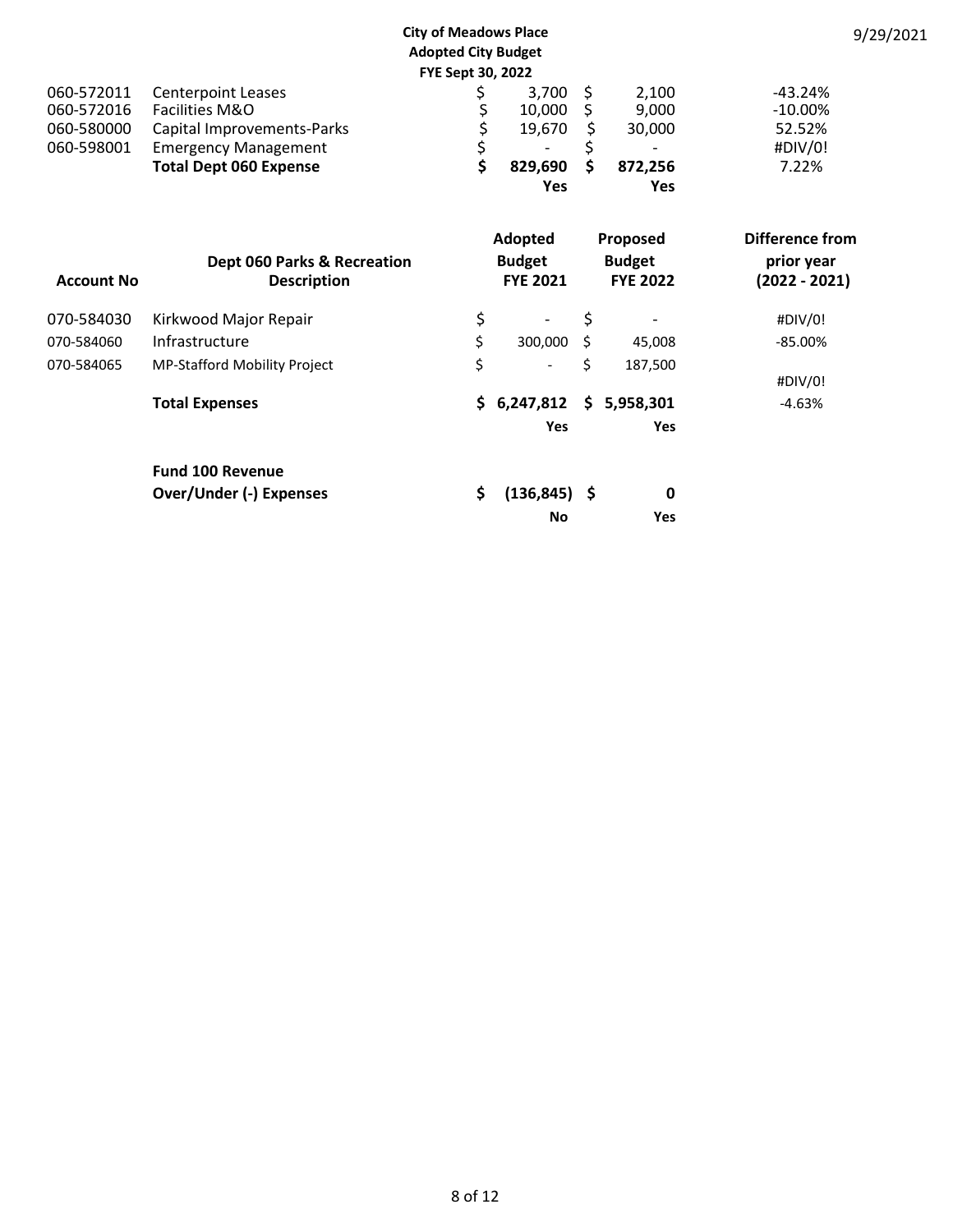|                   |                                      |    | Adopted         |    | Adopted         | Difference from |
|-------------------|--------------------------------------|----|-----------------|----|-----------------|-----------------|
|                   | <b>Public Utilities Revenue</b>      |    | <b>Budget</b>   |    | <b>Budget</b>   | prior year      |
| <b>Account No</b> | <b>Description</b>                   |    | <b>FYE 2021</b> |    | <b>FYE 2022</b> | $(2022 - 2021)$ |
|                   | 450050 Garbage Receipts              |    | 330,000         | S. | 365,000         | 10.61%          |
|                   | 450060 Miscellaneous Revenue         | \$ |                 | Ş  |                 | #DIV/0!         |
|                   | 453001 Residential Service Fee/Water | \$ | 424,000         | Ś. | 437,000         | 3.07%           |
|                   | 453004 Reconnect Fee                 |    |                 |    |                 | #DIV/0!         |
|                   | 453005 Water Tap Connection Fee      |    |                 |    |                 | #DIV/0!         |
|                   | 453006 Surface Water Fee             | \$ | 300,000         | \$ | 300,000         | 0.00%           |
|                   | 453101 Sewer Res Service Fee         | \$ | 544,000         | \$ | 557,000         | 2.39%           |
|                   | 453103 City of Houston               | \$ | 50,000          | \$ | 50,000          | 0.00%           |
|                   | 454100 Late Fees                     | \$ | 22,000          | \$ | 22,000          | 0.00%           |
|                   | 481000 Interest Earned               |    | 6,000           | \$ |                 | $-100.00\%$     |
|                   | 498000 Gain/Loss on Disposal Asset   |    |                 | S  |                 | #DIV/0!         |
|                   | 499000 Fund Transfers                | Ś  |                 | Ś  | 57,750          | #DIV/0!         |
|                   | <b>Total Revenue</b>                 | S  | 1,676,000       | S. | 1,788,750       | 6.73%           |
|                   |                                      |    | Yes             |    | Yes             |                 |

Funds Transfer will include \$57,750 from Utility Reserves for FY 2022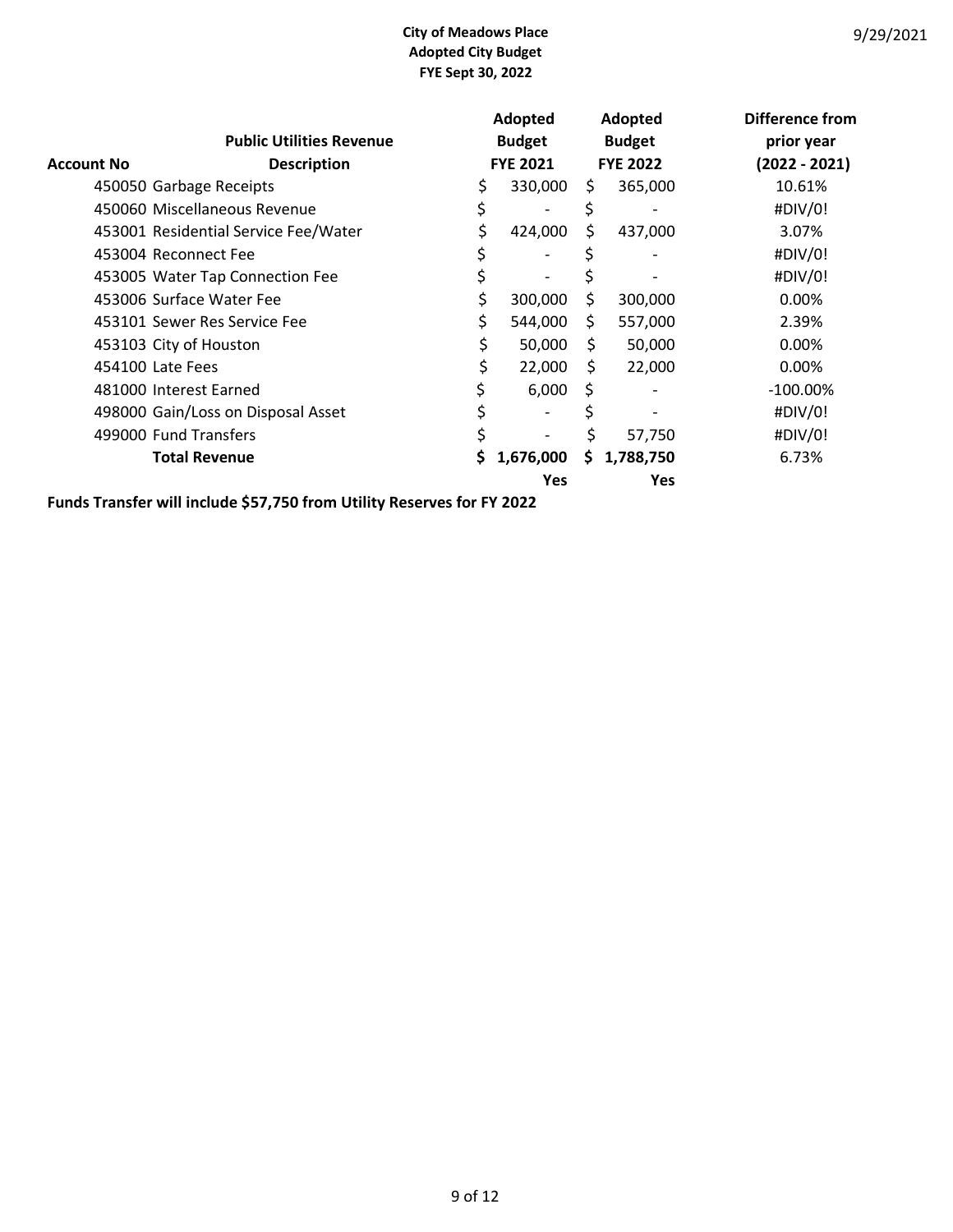|                   |                                    |                 | Adopted                  | Adopted         | <b>Difference from</b> |
|-------------------|------------------------------------|-----------------|--------------------------|-----------------|------------------------|
|                   | <b>Dept 20 Administration</b>      |                 | <b>Budget</b>            | <b>Budget</b>   | prior year             |
| <b>Account No</b> | <b>Description</b>                 | <b>FYE 2021</b> |                          | <b>FYE 2022</b> | $(2022 - 2021)$        |
| 020-510100        | <b>Salaries</b>                    | \$              |                          | \$              | #DIV/0!                |
| 020-510200        | <b>Overtime Earnings</b>           | \$              | $\overline{\phantom{a}}$ | \$              | #DIV/0!                |
| 020-510300        | Longevity                          | \$              | $\qquad \qquad -$        | \$              | #DIV/0!                |
| 020-511305        | <b>TWC Expense</b>                 | \$              |                          | \$              | #DIV/0!                |
| 020-511306        | <b>Medicare Expense</b>            | \$              | $\overline{a}$           | \$              | #DIV/0!                |
| 020-512000        | <b>Worker's Compensation</b>       | \$              | $\overline{\phantom{a}}$ | \$              | #DIV/0!                |
| 020-512005        | <b>Employee Benefits</b>           | \$              | $\qquad \qquad -$        | \$              | #DIV/0!                |
| 020-512010        | <b>TMRS Contributions</b>          | \$              | $\overline{\phantom{0}}$ | \$              | #DIV/0!                |
| 020-521025        | Legal                              | \$              |                          | \$              | #DIV/0!                |
| 020-521040        | <b>Financial Services</b>          | \$              | 1,200                    | \$<br>1,200     | 0.00%                  |
| 020-522010        | <b>General Liability Insurance</b> | \$              | 250                      | \$<br>250       | 0.00%                  |
| 020-523000        | <b>Garbage Collection</b>          | \$              | 310,000                  | \$<br>320,000   | 3.23%                  |
| 020-531000        | Postage                            | \$              | 1,500                    | \$<br>1,500     | 0.00%                  |
| 020-531500        | Misc                               | \$              | 250                      | \$<br>250       | 0.00%                  |
| 020-532000        | Office Supplies/Equipment          | \$              | 1,500                    | \$<br>1,500     | 0.00%                  |
| 020-533000        | <b>Computer Software</b>           | \$              | 8,800                    | \$<br>7,500     | $-14.77%$              |
| 020-533005        | <b>Computer Hardware</b>           | \$              | 300                      | \$<br>300       | 0.00%                  |
| 020-542000        | <b>Employee Training</b>           | \$              | 2,400                    | \$<br>2,400     | 0.00%                  |
| 020-542010        | <b>Administrative Expense</b>      | \$              | 108,000                  | \$<br>113,000   | 4.63%                  |
| 020-546002        | Telephone and Cell Phone           | \$              | 4,500                    | \$<br>3,000     | $-33.33%$              |
| 020-549500        | <b>Credit Card Fee</b>             | \$              | 1,200                    | \$<br>1,200     | 0.00%                  |
| 020-580000        | Capital Projects                   | \$              |                          | \$              | #DIV/0!                |
|                   | <b>Total Dept 020 Expense</b>      | \$              | 439,900                  | \$<br>452,100   | 2.77%                  |
|                   |                                    |                 | Yes                      | Yes             |                        |

Payroll for two staff members was transferred from Utilities (Fund 300) to Admin (Fund 100). Utilities will pay an administrative fee to Admin for services provided and Funds will be transferred from Fund 300 to Fund 100 as an expenditure.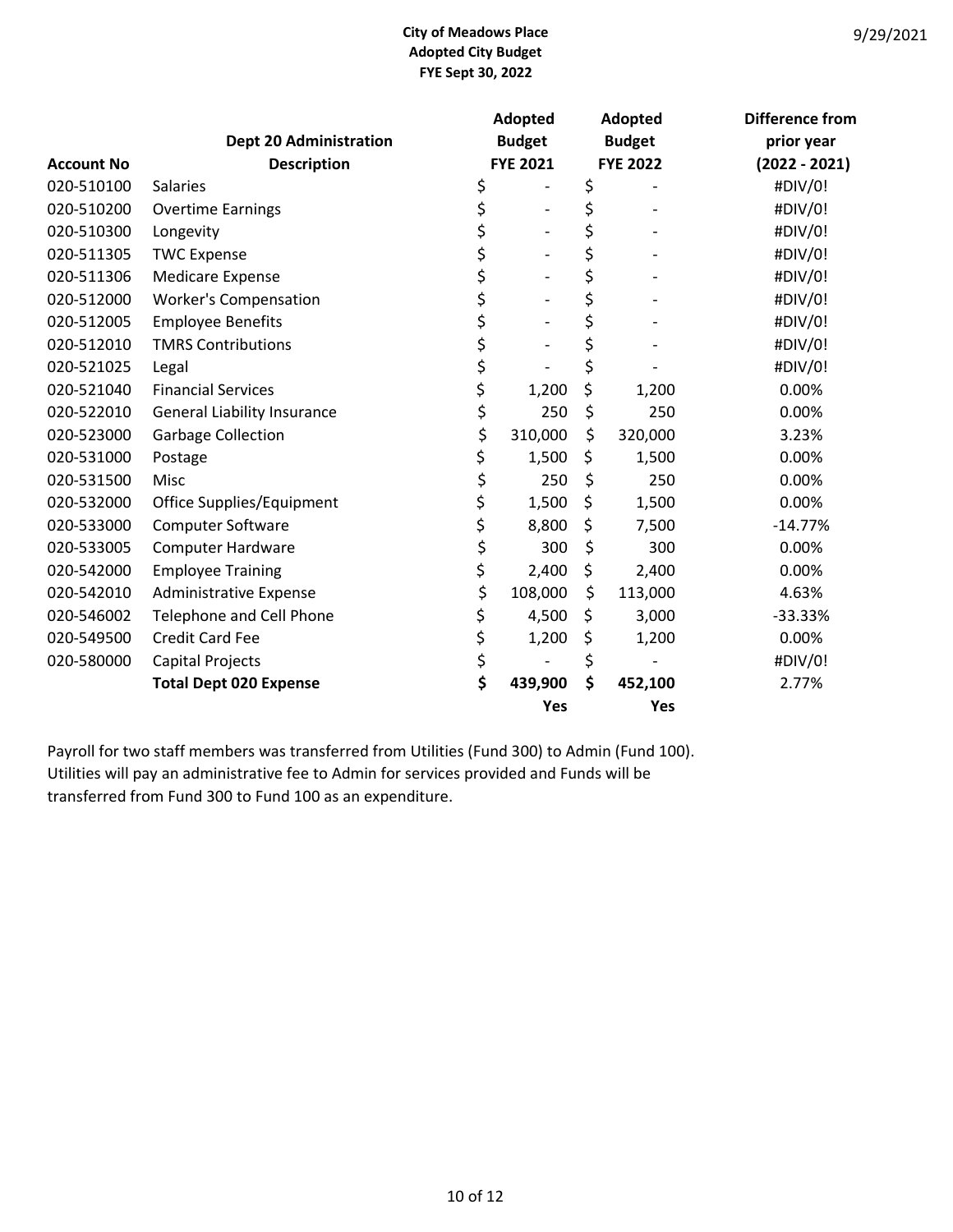|                   |                                    |                 | Adopted       |                 | Adopted       | Difference from |
|-------------------|------------------------------------|-----------------|---------------|-----------------|---------------|-----------------|
|                   | <b>Dept 46 Water Service</b>       |                 | <b>Budget</b> |                 | <b>Budget</b> | prior year      |
| <b>Account No</b> | <b>Description</b>                 | <b>FYE 2021</b> |               | <b>FYE 2022</b> |               | $(2022 - 2021)$ |
| 046-522010        | <b>General Liability Insurance</b> | \$              | 400           | \$              | 500           | 25.00%          |
| 046-522011        | E & O Insurance                    | \$              | 1,100         | \$              | 1,300         | 18.18%          |
| 046-522012        | Real & Personal Prop Ins           | \$              | 6,400         | \$              | 6,400         | 0.00%           |
| 046-531000        | Postage                            | \$              | 6,700         | \$              | 6,700         | 0.00%           |
| 046-531500        | Misc                               | \$              | 500           | \$              | 500           | 0.00%           |
| 046-533000        | <b>Computer Software</b>           | \$              | 500           | \$              | 500           | 0.00%           |
| 046-534015        | Chemicals                          | \$              | 6,000         | \$              | 6,000         | 0.00%           |
| 046-542000        | Employee Training&Travel           | \$              | 1,500         | \$              | 1,500         | 0.00%           |
| 046-544005        | <b>Permit Fees</b>                 | \$              | 4,400         | \$              | 4,400         | 0.00%           |
| 046-544008        | Lab Work                           | \$              | 5,000         | \$              | 5,000         | 0.00%           |
| 046-544010        | GIS                                | \$              | 600           | \$              | 600           | 0.00%           |
| 046-546000        | Electricity/Utilities              | \$              | 52,500        | \$              | 52,500        | 0.00%           |
| 046-546905        | Surface Water Fee                  | \$              | 300,000       | \$              | 300,000       | 0.00%           |
| 046-567000        | Maintenance & Repairs              | \$              | 426,630       | \$              | 442,000       | 3.60%           |
| 046-598001        | <b>Emergency Management</b>        | \$              | 1,000         | \$              | 1,000         | 0.00%           |
|                   | <b>Total Dept 046 Expense</b>      | \$              | 813,230       | \$              | 828,900       | 1.93%           |
|                   |                                    |                 | Yes           |                 | Yes           |                 |